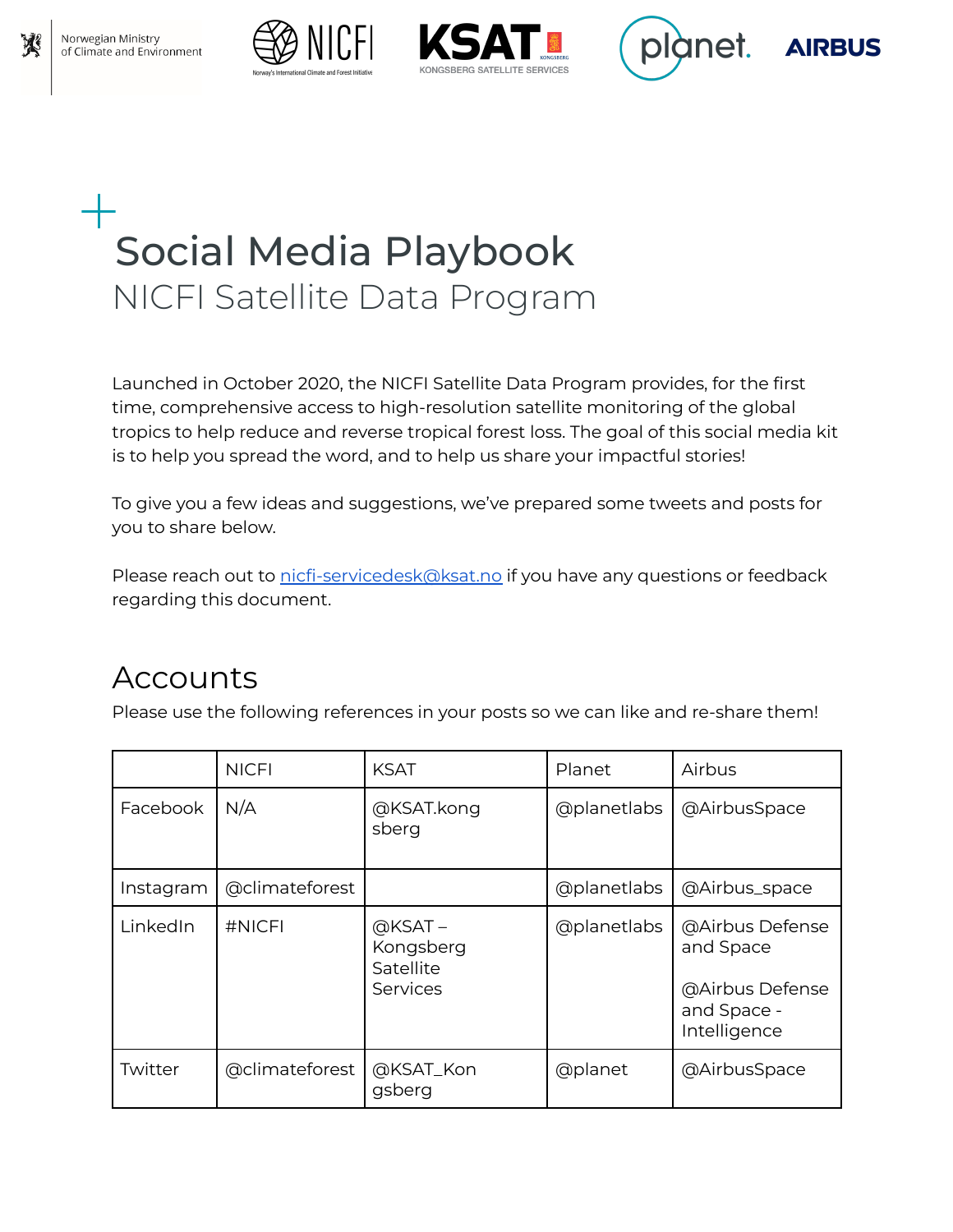







# Hashtags

We are using the following hashtags to connect the community and highlight user stories:

- #NICFISatelliteDataProgram
- #HighResForForests
- #SatelliteImagery
- #EarthObservation
- #Sustainability

# **Citations**

When using the Planet-NICFI imagery you are required include the following citation:

● Imagery © 20xx Planet Labs PBC. All use subject to the Participant License Agreement (where "xx" denotes the year the image was captured)

The access to and use of SPOT 5, SPOT 6/7 imagery is subject to the Airbus Master Content License Agreement related to the NICFI Satellite Data Program. When using Airbus-NICFI imagery (SPOT 5 and/or SPOT 6/7 images, the following credit and sensor should be displayed:

- (i) For SPOT 5 imagery data: "SPOT 5 © CNES (year of acquisition), Distribution AIRBUS DS";
- (ii) For SPOT 6 and 7 imagery data: "SPOT 6 / 7 © AIRBUS DS (year of acquisition)".

When possible, we kindly ask you to refer to or acknowledge the NICFI Satellite Data Program as the provider of the data by adding the following: "This data has been provided under the NICFI Satellite Data Program."

We suggest and recommend using the aforementioned citations to improve the discoverability of your work, including if you are using images as a complement for your written content.

Norwegian Ministry

of Climate and Environment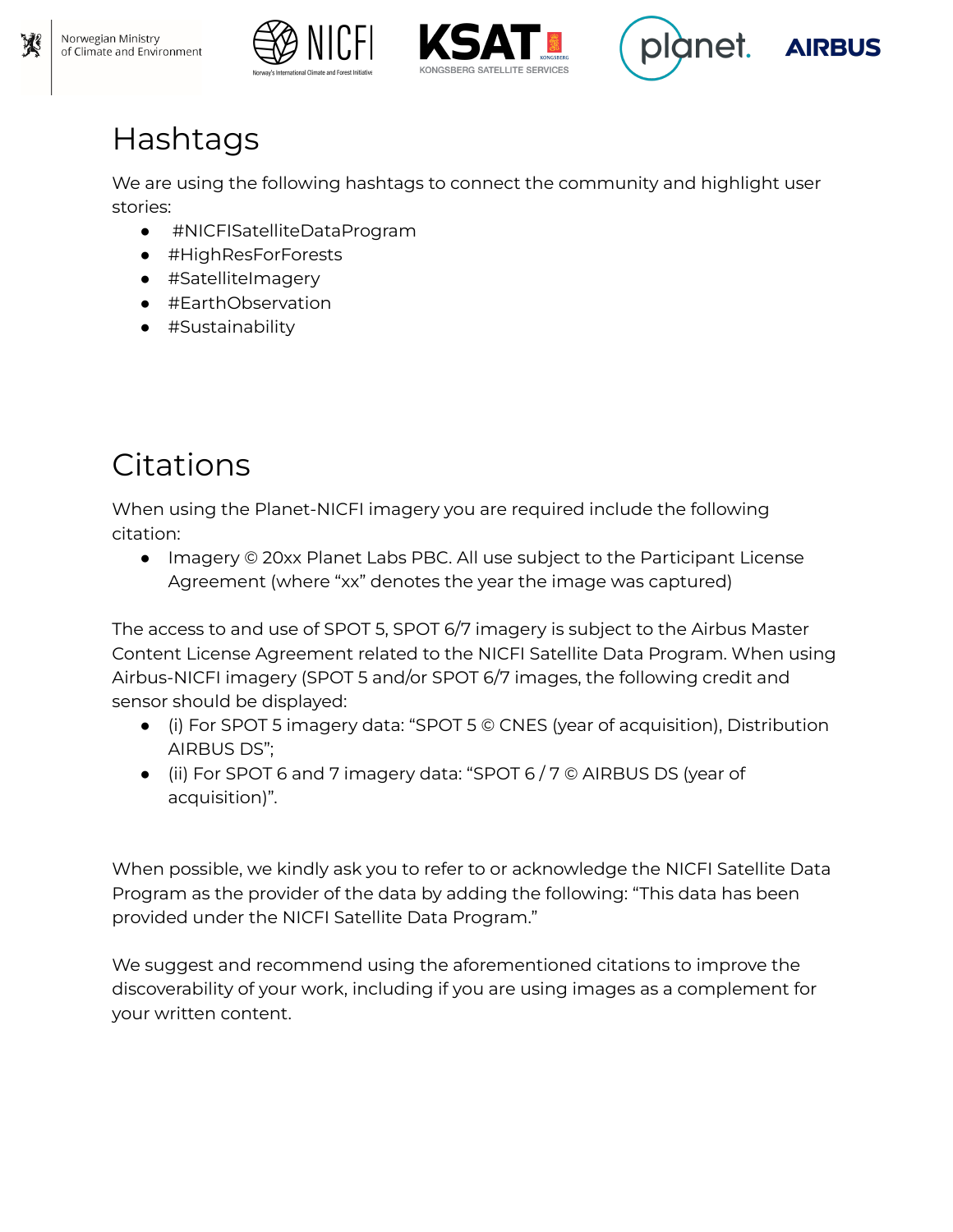









## Content

We would love to see your use cases and impact shared with the rest of the forest & climate community and world! Please feel free to use some of the below templates and tools.

#### **Example 1: Sharing an image**

We can now monitor our areas of interest remotely using the @planet basemaps from #NICFISatelliteDataProgram. You can find more about our work to protect the tropical forests of the world on our website [Add link].

#### **Example 2: Sharing a before and after image – for Level 2 users**:

Historical SPOT 5 and SPOT 6/7 high resolution imagery from #NICFISatelliteDataProgram describe natural forests and the main landscape features over 20 years; they help us to focus on areas that matter most.

Combined with @Planet basemaps from the #NICFISatelliteDataProgram, it helps us monitor the true impact of deforestation.

You can find more about our work to protect the tropical forests of the world on our website [Add link].

[before image showing natural forests and after image of forested/deforested area\*]

(\*) TIP: Use the "Take a screenshot" tool inside of Planet Explorer (camera icon on the top right side) to easily export annotated images.

#### **Example 3: Sharing an article, blog, etc**

We are using #NICFISateliteDataProgram data products to advance the research of tropical forest degradation and loss and to fight for the rights of the indigenous communities that live in them. You can also find more information on the NICFI program and sign up at www.planet.com/nicfi

[Link to article, blog, etc]